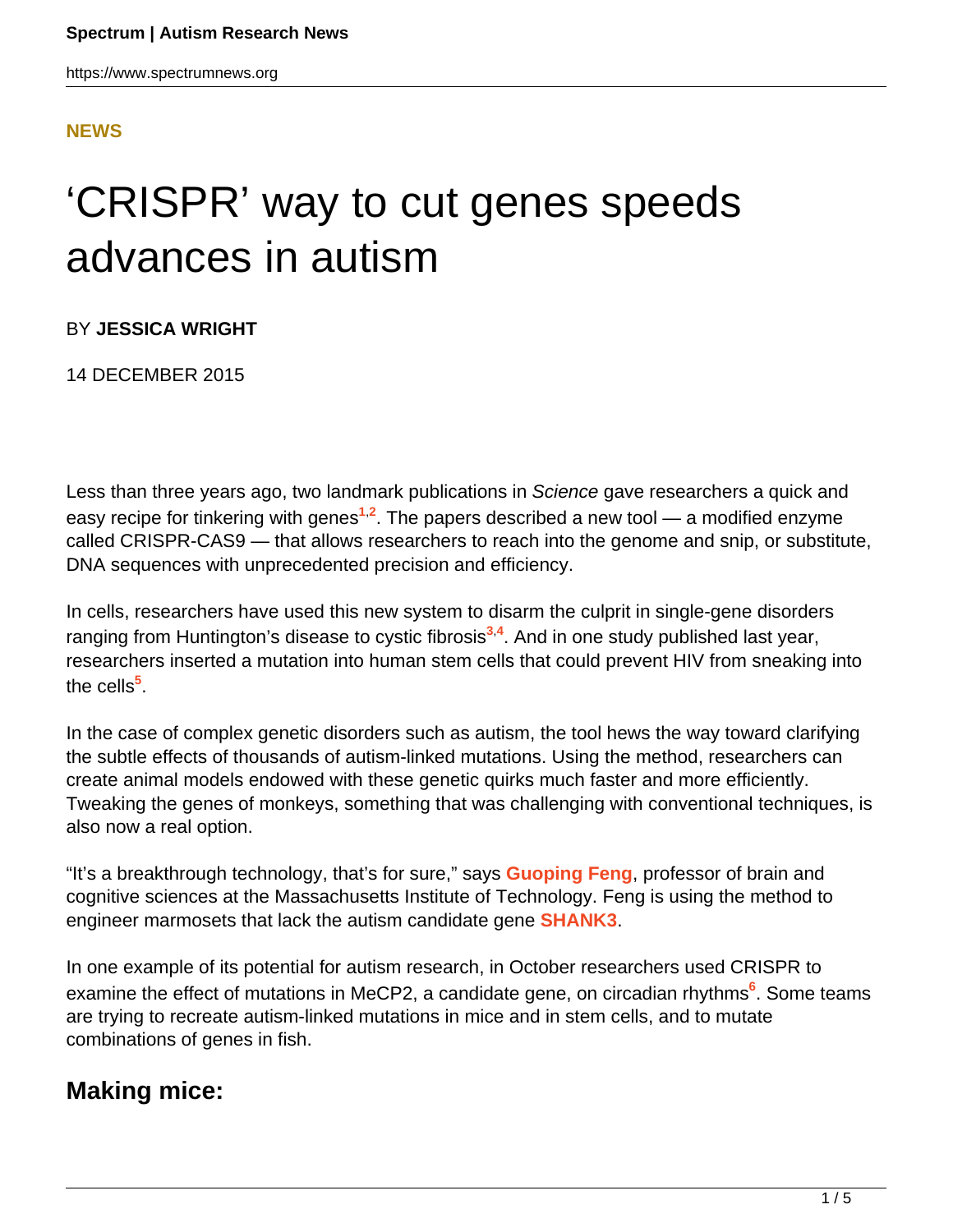Since the 1990s, researchers have been able to edit genes by fusing enzymes that cut DNA with those that bind to specific sequences. The first of these tools, zinc-finger nucleases, relied on enzymes that each bind to preset sequences of three DNA base pairs. In 2011, two independent teams described a DNA-binding protein from bacteria that infect plants as the basis for a more precise gene-editing system, **[called TALENS](https://www.spectrumnews.org/news/genome-editing-tools-compose-new-models-of-autism/)**. Still, each of these methods requires researchers to first create a protein that specifically binds their target sequence.

CRISPR, by contrast, is fused to a protein called CAS9, which binds to DNA. Strands of RNA that can be designed for any desired DNA sequence guide CAS9 to its target. Designing a precise RNA to match a DNA sequence is considerably easier than creating the equivalent protein match.

Last year, one of CRISPR's inventors, **[Feng Zhang](http://mcgovern.mit.edu/principal-investigators/feng-zhang)** at the Massachusetts Institute of Technology, engineered a mouse that already expresses CAS9 in all of its cells**<sup>7</sup>** . Use of this mouse eliminates having to introduce CAS9 into the cells of interest, allowing researchers to add only the guide RNAs needed.

One big advantage of CRISPR for creating mouse models is that it allows researchers to closely mimic the autism-linked mutations seen in people. Traditional methods crudely knock out both copies of a relevant gene, a distant simulation of mutations that might affect only one copy of a gene, for example. What's more, a CRISPR mouse model can be up and running — literally — in three months as opposed to the typical six months or more.

Another significant edge is that the method makes it possible to easily insert multiple mutations into a single animal, unlike the traditional method of painstakingly creating sets of mice for each animal and then interbreeding them over years.

Autism is thought to stem from the additive effect of multiple mutations, so this advantage is a particularly powerful one for research on the condition.

### **Flips and swaps:**

**[Michael Talkowski](https://www.spectrumnews.org/author/talkowski/)** and his team at Harvard University are exploring how mutations in CHD8, a leading autism candidate, influence gene expression.

Some people with autism carry one mutated copy of CHD8. Last year, in a bid to study **[how CHD8](https://www.spectrumnews.org/news/studies-trace-far-reaching-effects-of-single-autism-gene/) [might lead to autism](https://www.spectrumnews.org/news/studies-trace-far-reaching-effects-of-single-autism-gene/)**, Talkowski's team used the traditional method of RNA interference, in which a string of RNA binds and blocks expression of a gene — in this case, CHD8 — and tracked the effects. This method is not ideal because researchers are guessing at the level of expression when one copy of the gene is mutated. CRISPR, by contrast, allows researchers to reproduce those effects directly.

"CRISPR has enabled a way to very accurately, repeatedly and robustly model genome mutation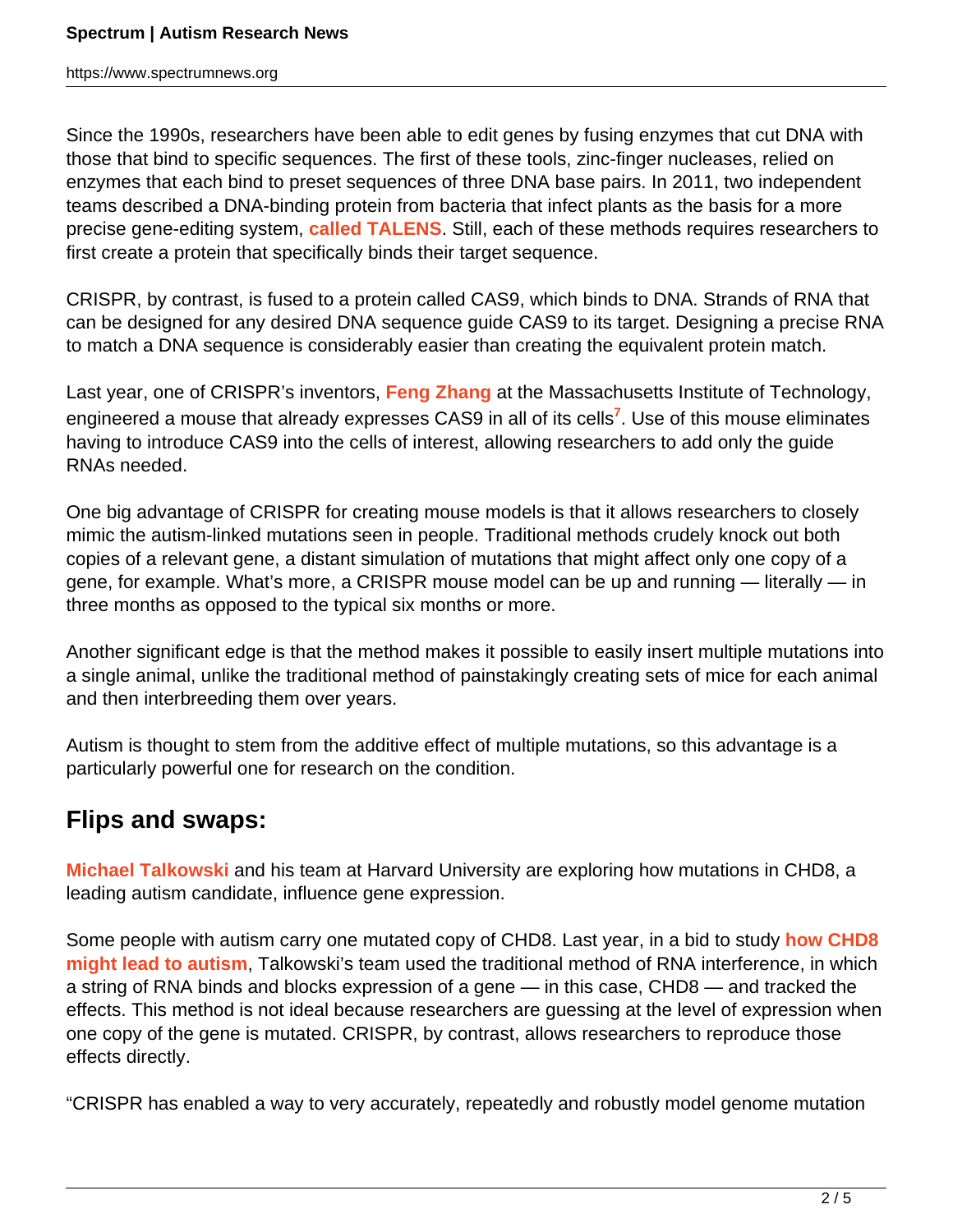in ways that mimic what we see in actual [people]," says Talkowski, assistant professor of neurology at Harvard University.

His team has now switched to using CRISPR. Another team has used CRISPR to generate stem cells that lack one copy of CHD8<sup>8</sup>. The mutation is stable over generations, providing a ready and renewable source for future experiments.

CRISPR can also recreate deletions or duplications of long stretches of DNA that occur in people with autism. In October, Talkowski's team reported at a conference that they have been able to engineer **[duplications or deletions of the 16p11.2](https://www.spectrumnews.org/news/dispatches-from-ashg-2015/)** chromosomal region, both of which are associated with autism. They have since also recreated duplications and deletions of 15q13.3, another candidate region.

"Microduplications, especially, is something we're able to do now that I never could have imagined being able to do before," says Talkowski. He says he plans to reconstruct **[even more complex](https://www.spectrumnews.org/news/intricate-dna-flips-swaps-found-in-people-with-autism/) [rearrangements in DNA](https://www.spectrumnews.org/news/intricate-dna-flips-swaps-found-in-people-with-autism/)**, such as DNA inversions that flank duplications or deletions. "Everybody's working on different things to do here, and I think it's really exciting," he says.

## **Autism zoo:**

To make these intricate manipulations, Talkowski is banking on the continued sharpening of the tool, in ways that enable even greater precision.

In January, Zhang and his colleagues reported that CRISPR can not only block but **[boost the](https://www.spectrumnews.org/news/tweak-to-molecular-scissors-cuts-path-to-turn-on-genes/) [expression of target genes](https://www.spectrumnews.org/news/tweak-to-molecular-scissors-cuts-path-to-turn-on-genes/)**. This tweak opens up therapeutic avenues — by, say, compensating for the mutant copy of a gene by enhancing expression from the unaffected copy. In another study published this month, Zhang tinkered with CAS9 to minimize its binding to unintended target regions**<sup>9</sup>** .

Even before these tweaks, CRISPR held the promise of opening up autism research to more sophisticated animal models than mice. "One of the reasons why we have very little progress [in autism research] is probably that we don't have adequate animal models for it," says Feng.

The rat genome is more complex than the mouse, and not as responsive to traditional genetic engineering methods. Using CRISPR will make engineering rats easier, says **[Rodney Samaco](http://www.nri.texaschildrens.org/faculty_research/rodney_samaco.aspx)**, assistant professor of molecular and human genetics at Baylor College of Medicine in Houston. **[Comparing the rat and mouse model](https://www.spectrumnews.org/news/differences-between-rodents-show-limitations-of-models/)** of the same mutation may enhance our understanding of the mutation's effects better than studying it in one type of animal, he says.

Primates are even more difficult to manipulate than rats, says Feng, who has tried many approaches. To create mouse models, researchers typically engineer mutations in embryonic stem cells so they can easily select for those that carry the mutation. They then inject these mutant cells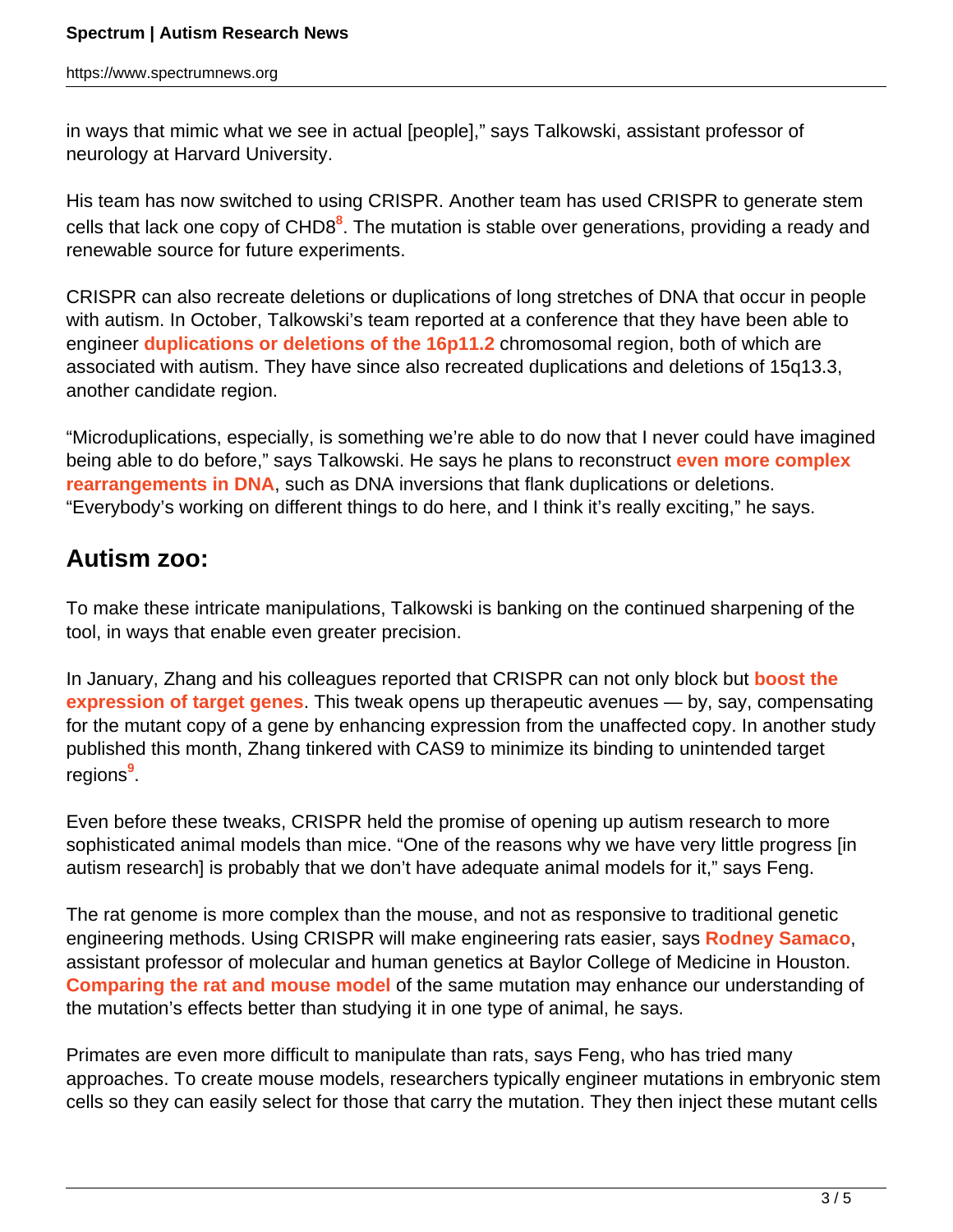into mouse embryos, transforming some small proportion of germ, or reproductive, cells. (Once in a germ cell, a mutation is retained across generations.) This implantation technique has never worked in primates.

CRISPR instead allows researchers to tweak DNA directly in a single-cell embryo, so that it is present in every resulting cell in the body of primates, including humans. Feng and his colleagues are using CRISPR to generate a breeding colony of marmoset monkeys with autism mutations. Their **[first planned model](https://www.spectrumnews.org/news/monkey-models-march-into-autism-research-arena/)** is a monkey lacking SHANK3.

#### **Tricky treatments:**

Because CRISPR makes it easy to create changes that can remain stable over generations, it offers promise as a gene therapy. Its application in people still seems far off, however.

In April, Chinese researchers used the method to modify the gene involved in a sometimes-fatal blood disorder, called beta thalassemia, in fertilized embryos**<sup>10</sup>**. To circumvent ethical concerns, the researchers **[used embryos from a local fertility clinic](http://www.nature.com/news/chinese-scientists-genetically-modify-human-embryos-1.17378)** that were not viable. They reported that the method replaced the gene with low efficiency and may have unintended consequences.

The study reignited a long-held debate about how far researchers should go to make genetic fixes in people. Early this month, a group of nearly 500 scientists and ethicists concluded that the scientific community needs to **[address potential misuses](https://www.spectrumnews.org/news/spotted/outgrowing-autism-scrutinizing-cells-editing-history/)** of the technology before allowing any more experiments on human embryos.

Still, the idea that CRISPR may have a therapeutic use is exciting, says Feng.

"This is really opening the doors for many things we could potentially do," he says. "[CRISPR] changed our ways of thinking and approaching autism research. Instead of focusing on research, maybe we should also think about therapeutic approaches."

#### **REFERENCES:**

- 1. Cong L. et al. Science **339**, 819-823 (2013) **[PubMed](http://www.ncbi.nlm.nih.gov/pubmed/23287718)**
- 2. Mali P. et al. Science **339**, 823-826 (2013) **[PubMed](http://www.ncbi.nlm.nih.gov/pubmed/23287722)**
- 3. An M.C. et al. PLoS Curr. **6**, ecurrents.hd.0242d2e7ad72225efa72f6964589369a (2014) **[PubMed](http://www.ncbi.nlm.nih.gov/pubmed/24761311)**
- 4. Firth A.L. et al. Cell Rep. **12**, 1385-1390 (2015) **[PubMed](http://www.ncbi.nlm.nih.gov/pubmed/26299960)**
- 5. Mandal P.K. et al. Cell Stem Cell **15**, 643-652 (2014) **[PubMed](http://www.ncbi.nlm.nih.gov/pubmed/25517468)**
- 6. Tsuchiya Y. et al. Genes Cells Epub ahead of print (2015) **[PubMed](http://www.ncbi.nlm.nih.gov/pubmed/26456390)**
- 7. Platt R.J. et al. Cell **159**, 440-455 (2014) **[PubMed](http://www.ncbi.nlm.nih.gov/pubmed/25263330)**